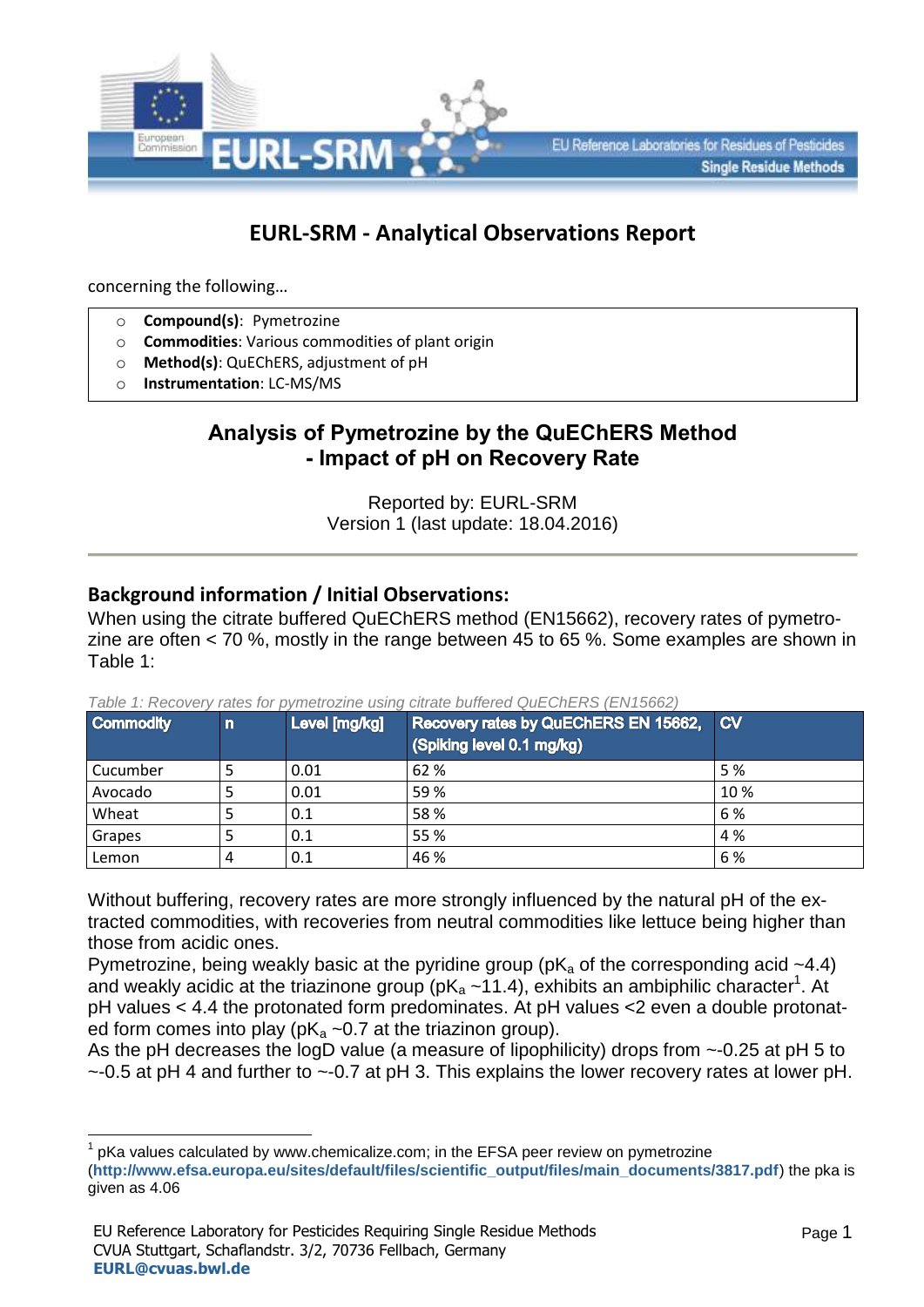

Between pH 6 and 10 pymetrozine is almost exclusively present in its - still quite polar - neutral form ( $logP \sim -0.2$ ), and has a more favorable transfer into the acetonitrile phase.

Using the citrate buffering salts of EN 15662 the pH value during extraction is around 4. Although the citrate salt mixture in itself buffers in the pH range of 5-5.5, the presence of MgSO<sub>4</sub> causes the pH to drop as  $Mg^{2+}$  ions form a complex with citrate, thus releasing protons. As a result the recovery of pymetrozine remains well below 70%.

### **Facts at a glance:**

| <b>Pymetrozine</b>      |                                                                                                         | Pymetrozine                                                                                             |  |
|-------------------------|---------------------------------------------------------------------------------------------------------|---------------------------------------------------------------------------------------------------------|--|
| Mode of                 | Insecticide selective against Homoptera like                                                            |                                                                                                         |  |
| action                  | aphids and whiteflies [1]                                                                               | $\mathsf{H}_3\mathsf{C}$                                                                                |  |
| Log D                   | $-0.08$                                                                                                 |                                                                                                         |  |
|                         | $-0.44$                                                                                                 |                                                                                                         |  |
|                         | $-0.8$                                                                                                  |                                                                                                         |  |
|                         |                                                                                                         |                                                                                                         |  |
|                         | $-1.16$                                                                                                 |                                                                                                         |  |
|                         | $-1.52$                                                                                                 | N                                                                                                       |  |
|                         | $-1.88$                                                                                                 | Н                                                                                                       |  |
|                         | 10<br>12<br>2<br>ß<br>$\alpha$<br>14                                                                    |                                                                                                         |  |
|                         | pH                                                                                                      |                                                                                                         |  |
|                         | www.chemicalize.org                                                                                     |                                                                                                         |  |
| <b>Partition co-</b>    | log Po/w = -0.19 (pH 5, 25 °C)                                                                          |                                                                                                         |  |
| efficient               | log Po/w = -0.19 (pH 7, 25 °C)                                                                          |                                                                                                         |  |
|                         | log Po/w = -0.20 (pH 9, 25 °C) [3]                                                                      |                                                                                                         |  |
| <b>Water solu-</b>      | 320 mg/L (25 °C; pH 5) 270 mg/L (25 °C; pH 7) 270 mg/L (25 °C; pH 9), all 99.7% [3]                     |                                                                                                         |  |
| bility                  |                                                                                                         |                                                                                                         |  |
| Dissocia-               | $pKa, 1 = 4.06$ (basic, protonation at nitrogen atom of the pyridine ring) [1,3]                        |                                                                                                         |  |
| tion con-               | pKa,2 < 1 (basic, protonation at nitrogen atom of triazinone ring) [1,3]                                |                                                                                                         |  |
| stant<br><b>Residue</b> | pka,3 = 11.4 (acidic, deprotonation at nitrogen of triazinone ring) [chemicalize.org]                   |                                                                                                         |  |
| definition              | Pymetrozine                                                                                             |                                                                                                         |  |
| <b>EU</b>               | [2]                                                                                                     | For milk: pymetrozine, 6-hydroxymethylpymetrozine and its phosphate conjugate, expressed as pymetrozine |  |
| <b>Registration</b>     | Approved within the EU: AT, BE, CY, CZ, DE, DK, EE, EL, ES, FI, FR, HR, HU, IE, IT, LT, LU, LV, NL, PL, |                                                                                                         |  |
| <b>Status</b>           | PT, RO, SE, SI, UK                                                                                      |                                                                                                         |  |
| <b>ADI</b>              | 0.03 mg/kg bw/day [3]                                                                                   |                                                                                                         |  |
| <b>ARfD</b>             | $0.1$ mg/kg bw [3]                                                                                      |                                                                                                         |  |
|                         |                                                                                                         |                                                                                                         |  |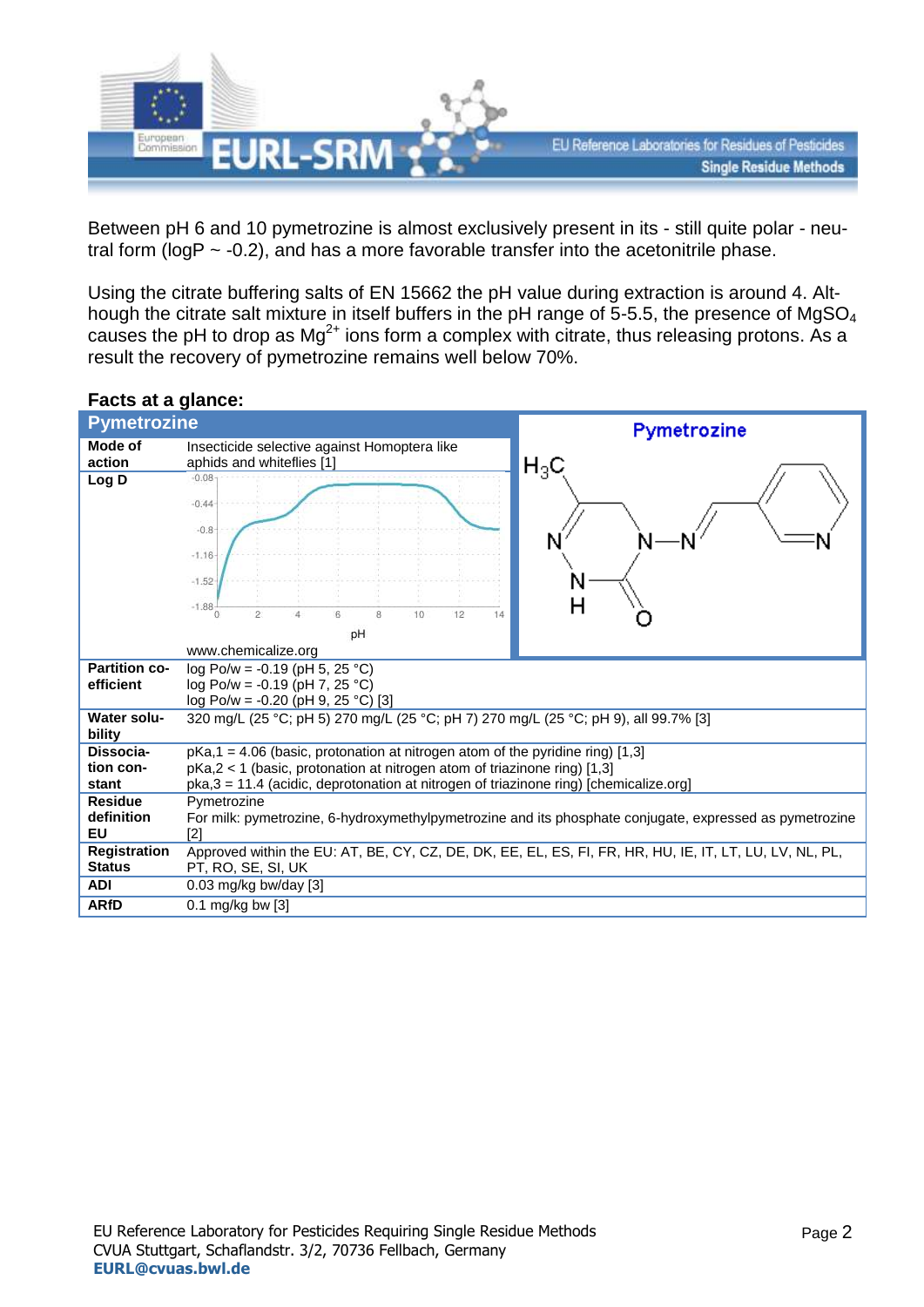

#### **Observations and experiments conducted:**

#### **Materials and instrumentation (exemplary<sup>2</sup> ):**

Pymetrozine (purity 99.9%), purchased from Riedel-de-Haen (stock solution at 1 mg/ml was prepared in methanol) Magnesium acetate tetrahydrate, min. 99% from Sigma-Aldrich Sodium acetate p.a. anhydrous, min. 99% from Merck

| LC                       | Agilent 1290                                                                                                                                                                                                                                                                                       |                                           |                                 |                         |
|--------------------------|----------------------------------------------------------------------------------------------------------------------------------------------------------------------------------------------------------------------------------------------------------------------------------------------------|-------------------------------------------|---------------------------------|-------------------------|
| MS/MS                    | ABSCIEX 4000, run in ESI positive mode                                                                                                                                                                                                                                                             |                                           |                                 |                         |
| <b>MRMs</b>              | 218.2 / 105.0 (target); 218.2 / 78.0 (qualifier)                                                                                                                                                                                                                                                   |                                           |                                 |                         |
| Column                   |                                                                                                                                                                                                                                                                                                    | Phenomenex Synergi 4 µ Hydro-RP; 150x2 mm |                                 |                         |
| Pre-column               | Agua C18 125A 4 mm x 2 mm                                                                                                                                                                                                                                                                          |                                           |                                 |                         |
| <b>Mobile Phase</b>      | A: 5 mmol $NH4$ -formiate in purified H2O without addition of methanol (use brown<br>bottles to avoid formation of algae)<br>B: 5 mmol NH <sub>4</sub> formate in methanol                                                                                                                         |                                           |                                 |                         |
| <b>Gradient</b>          | Time (min)                                                                                                                                                                                                                                                                                         | <b>Mobile Phase A</b><br>$(\%)$           | <b>Mobile Phase B</b><br>$(\%)$ | <b>Flow</b><br>(mL/min) |
|                          | $\mathbf 0$                                                                                                                                                                                                                                                                                        | 100                                       | $\Omega$                        | 0.1                     |
|                          | $\overline{3}$                                                                                                                                                                                                                                                                                     | 30                                        | 70                              | 0.1                     |
|                          | 6                                                                                                                                                                                                                                                                                                  | 15                                        | 85                              | 0.3                     |
|                          | 9                                                                                                                                                                                                                                                                                                  | 10                                        | 90                              | 0.3                     |
|                          | 18.5                                                                                                                                                                                                                                                                                               | 10                                        | $\mathbf 0$                     | 0.3                     |
|                          | 19                                                                                                                                                                                                                                                                                                 | 100                                       | $\Omega$                        | 0.3                     |
|                          | 28                                                                                                                                                                                                                                                                                                 | 100                                       | $\Omega$                        | 0.3                     |
| Column temperature       | 40 °C                                                                                                                                                                                                                                                                                              |                                           |                                 |                         |
| <b>Injection volume</b>  | 3 µL, automatically diluted with 10 µL of mobile phase A during injection procedure<br>Note:<br>Should the possibility for an automated dilution of the solutions in the instrument<br>injector not exist, the sample extracts should be manually diluted with mobile<br>phase A (e.g. 1+1 to 1+4) |                                           |                                 |                         |
| <b>Internal Standard</b> | Chlorpyrifos-ethyl D10                                                                                                                                                                                                                                                                             |                                           |                                 |                         |

*Table 2: Instrumentation details*

1

Direct injection of QuEChERS extracts onto traditional C-18 columns often results in peak distortion or even splitting. Diluting the extracts with the aqueous mobile phase A prior or during injection, improves the situation. The use of gradients starting with highly aqueous eluent composition facilitates reversed phase interactions of highly polar compounds such as pymetrozine with the stationary phase. Polar end-capped RP columns are helpful in this respect as they can tolerate purely aqueous eluents without the hydrocarbon-chains collapsing.

 $2$  Disclaimer: Names of companies are given for the convenience of the reader and do not indicate any preference by the EURL-SRM towards these companies and their products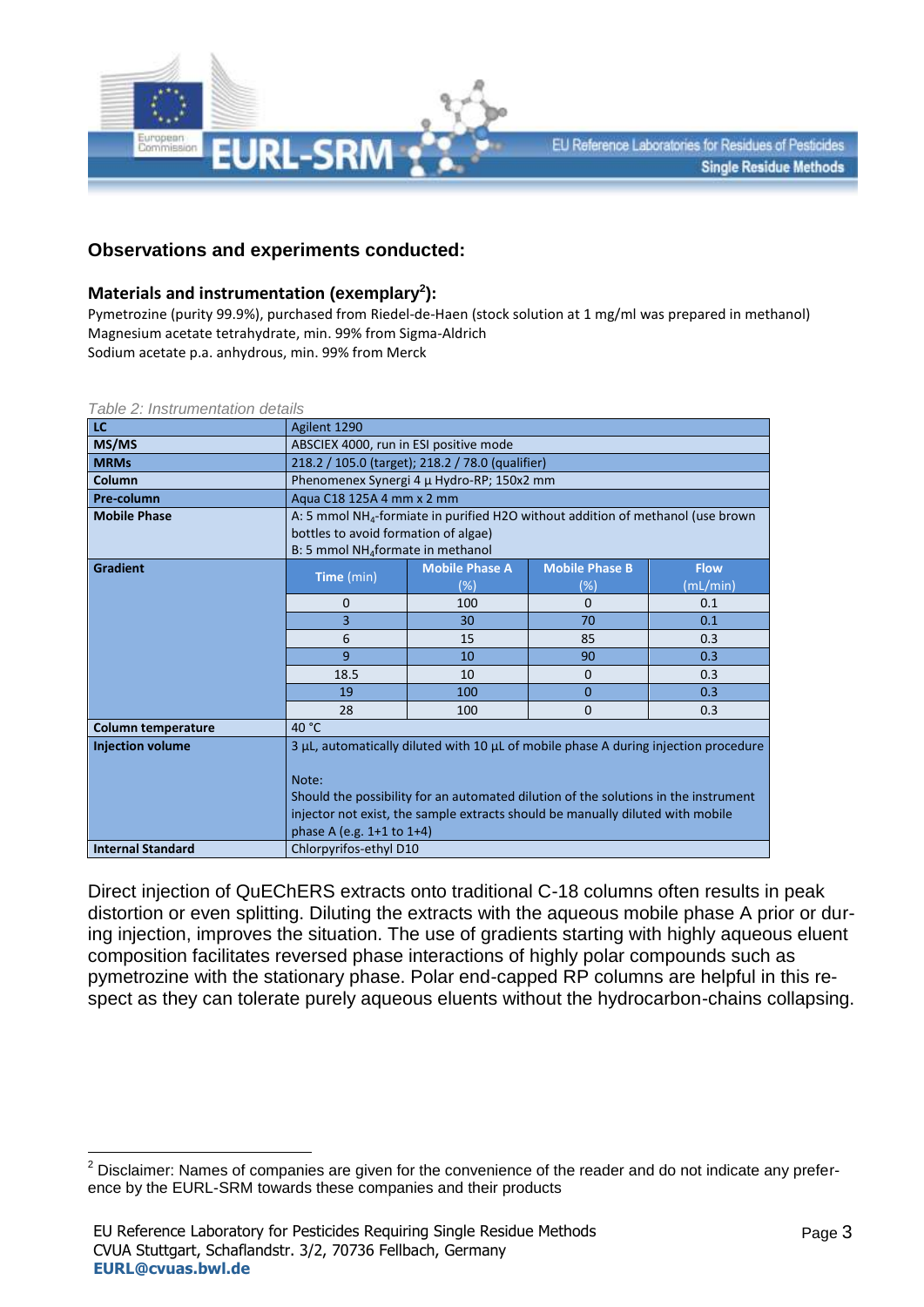

#### **Impact of extraction pH on pymetrozine recoveries**

To study the influence of various salt mixtures on the pH various combinations of salts (used instead the citrate buffering salts described in EN15662) were tested using cucumber as neutral and orange juice as acidic commodity:

The resulting pH values in the extracts are shown in Table 3.

| Table 3: pH values of QuEChERS extracts using different buffering salt combinations |
|-------------------------------------------------------------------------------------|

| <b>Salt mixture</b>                                | pH-values<br>of QuEChERS extracts<br>(measured at $\sim$ 23 °C) |          | <b>Recovery rates of Pymetrozine</b><br>$(n=2)$ at 0.1 mg/kg |              |
|----------------------------------------------------|-----------------------------------------------------------------|----------|--------------------------------------------------------------|--------------|
|                                                    | Orange juice                                                    | Cucumber | Orange juice                                                 | Cucumber     |
| Citrate buffering salts EN15662                    | 3.88                                                            | 4.20     | 55 %                                                         | 65 %         |
| 4 g MgSO <sub>4</sub> . 1 g NaCl                   | 2.55                                                            | 4.84     | 22 %                                                         | 80 %         |
| 4 g MgSO <sub>4</sub> . 1 g NaCl. 0.5 g Na-Acetate | 5.21                                                            | 6.55     | 94 %                                                         | 86 %         |
| 4 g MgSO <sub>4</sub> . 0.5 g Mg-Acetate           | 5.33                                                            | 6.63     | Not analyzed                                                 | Not analyzed |
| 4 g MgSO <sub>4</sub> . 1 g Mg-Acetate             | 5.54                                                            | 6.63     | 89%                                                          | 97 %         |

The resulting pH values indicate that magnesium or sodium acetate is necessary to elevate the pH value of acidic commodities above pH=5 in order to ensure that pymetrozine lays almost entirely in its less polar neutral form. The recoveries achieved with the different variations are shown below:

*Table 4: Recovery figures for pymetrozine using different QuEChERS salt compositions (Chlorpyrifos D10 was used as internal standard)*

| <b>Salt mixture</b>                                |            | Orange juice    |            | <b>Cucumber</b> |
|----------------------------------------------------|------------|-----------------|------------|-----------------|
| Fortification level 0.1 mg/kg (n=5)                | Recovery % | CV <sub>6</sub> | Recovery % | CV <sub>8</sub> |
| 4 g MgSO <sub>4</sub> , 1 g Mg-Acetate             | 86         |                 | 86         |                 |
| 4 g MgSO <sub>4</sub> , 0.5 g Na-Acetate, 1 g NaCl | 86         |                 | 89         |                 |

Using 10 mL water and the salt mixtures listed above, the volume of the organic phase was measured. In the case of 4 g MgSO<sub>4</sub> + 1 g Mg-Acetate the volume of the organic phase was 10.8 mL and in the case of 4 g MgSO<sub>4</sub> + 0.5 g Na-Acetate + 1 g NaCl it was 10.0 mL. In principle, such volume deviations can be compensated by internal standards, however if no internal standard is used the second option is favored.

To prove that the poor recoveries of pymetrozine are not due to degradation orange juice was spiked and extracted a) immediately and b) after 1 hour delay. The mean recoveries did not decrease indicating that pymetrozine is not particularly sensitive to degradation at low pH.